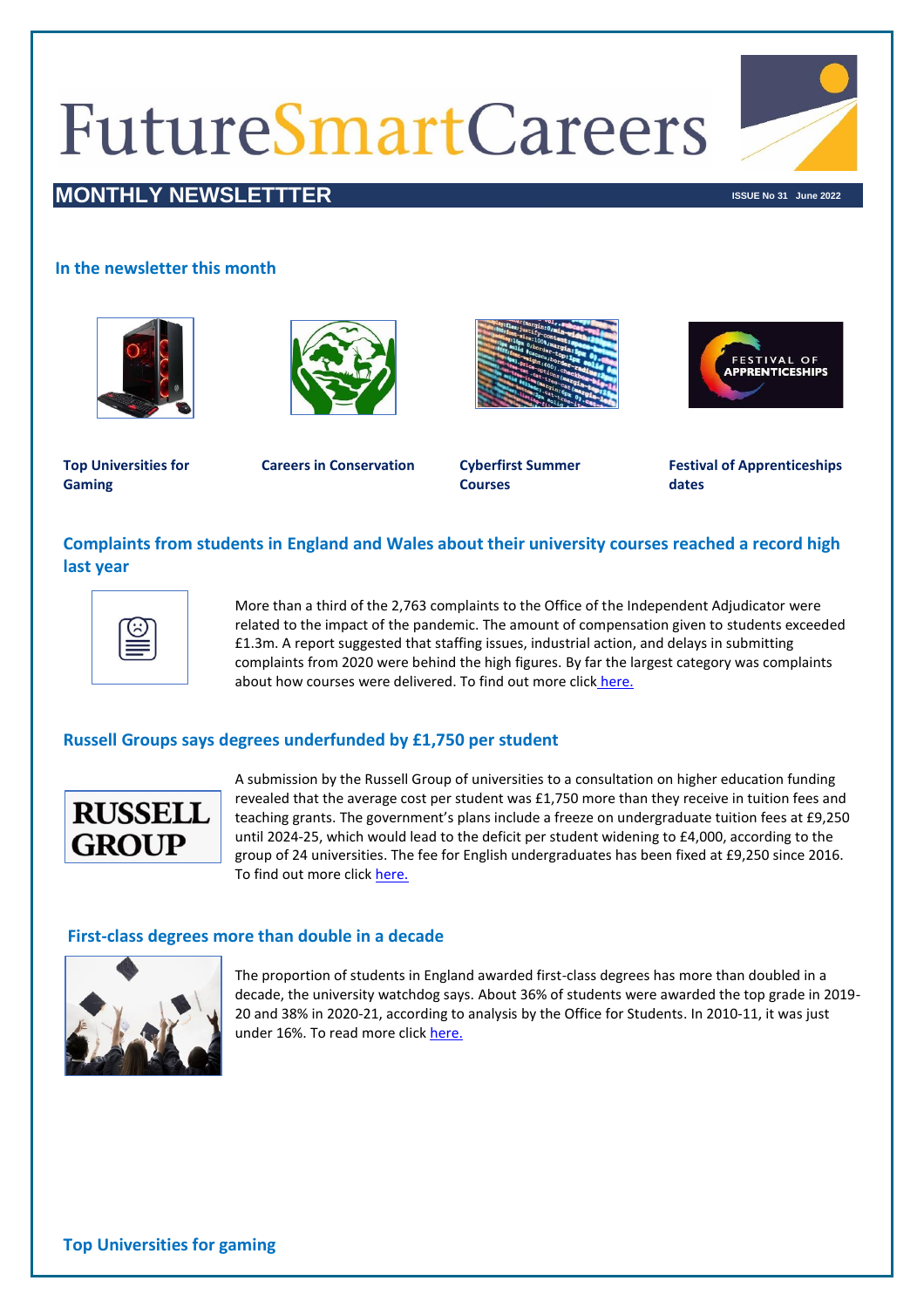

The value of the UK video game industry was worth over seven billion in 2021 and there appears to be a growing number of young people interested in studying gaming at university. Spades Challenge have revealed the top gaming university courses in the UK by analysing over 600 related courses on UCAS. To see the results, clic[k here.](https://www.fenews.co.uk/education/ranked-new-data-reveals-the-top-university-courses-for-gaming/)

#### **Careers in Conservation**



[Conservation Careers](https://www.conservation-careers.com/ultimate-guides-top-conservation-careers-advice/) have produced guides for students aiming to follow a Conservation Career, they are well worth a look.

#### **Careers In Physics**



The Institute of Physics (IoP) is keen to encourage more young people to consider a career in Physics; they believe Physics opens doors to some of the most exciting, cutting-edge, rewarding jobs in the world. The IoP have developed their website to include a guide to your future with physics. To see their information click [here.](https://www.iop.org/careers-physics/your-future-with-physics)

# **Key Changes to the UCAS tariff**



UCAS will be making the following changes to the Tariff from 23 May 2022. Tariff points will be assigned to all UK regulated Level 3 (SCQF Level 6) qualifications. Tariff points will no longer be assigned to UK unregulated and international qualifications, except for the Irish Leaving Certificate. To find out more click [here.](https://www.ucas.com/advisers/guides-and-resources/adviser-news/news/key-changes-ucas-tariff)

#### **Civil Service aims for more apprenticeships**



One in twenty civil servants will be an apprentice by 2025, under new plans that will diversify the pipeline of talent into government and spread Civil Service jobs across the country to level up opportunity. To find out how it is envisaged that this will happen click [here.](https://www.gov.uk/government/publications/civil-service-apprenticeships-strategy-2022-to-2025/civil-service-apprenticeships-strategy-2022-to-2025)

#### **University of Gloucestershire has launched a unique degree apprenticeship in ophthalmic imaging**



Launching in September 2022, the **[BSc \(Hons\) Healthcare Science Practitioner Apprenticeship](http://link.mediaoutreach.meltwater.com/ls/click?upn=JWs8T3SkywTTYIJt3iczWI2kcCQfKenqIXGjv2daqKPGhaaToVL1LdeUsDuQUgQTisGC2mthSDYcrGHuYWlBQ343Rkm7pqpafZJdUMmISwCJZM1R7w3N-2Bhfyn8q88stC8l17_kUSOyLKFh1DUjfbFLTjqYCubRmHLk1VUl8dkehaovJdlJF9MW3Ri6zE7ryYdIhUCZUsvXgo-2B-2B4kRjykoauzWPGOJL0T2S8PSzrSqdy-2Byu8oYJQJwRdg-2F5dpB5cc7i7qsN0GbEL7EoZ7GzCSdIgnKk3thUIfN2cgDZrnxEs5aYZofS9dswmUS8xPEv-2FBvXDJqaznLA8fPijT7jwsJXIhFk7vqIYgG2LpL38gu-2Fzpyl-2BXzv3PRpNR6sPmzVt4-2B-2FwW78D43ur27y7-2FaujiyzJuX54yaN6vyXksmjxZPkYQTvmQtlKCwHq7KdeXM6-2Bp5P08auBLkS3s6hFrZzPKpmHaqpvh2ptuMGyBSRORFwquGNNPfpTG2R-2BB-2FZworKRV-2FYB4pj5nX3PvPwD-2FnM3AxkchF9A-3D-3D)** has been specifically developed in partnership with the Gloucestershire Retinal Education Group (GREG) to provide ophthalmic technicians with an opportunity to gain a recognised qualification in their chosen career pathway for the first time. Learners will study a variety of healthcare science topics via a distance learning programme while gaining practical experience and knowledge within their place of work.

#### **Tarmac Apprenticeships**



Tarmac has a range of apprenticeships for school leavers throughout the country. To see what is available clic[k here.](https://jobsearch.tarmac.com/jobs/custom/?fields%5b28%5d=44)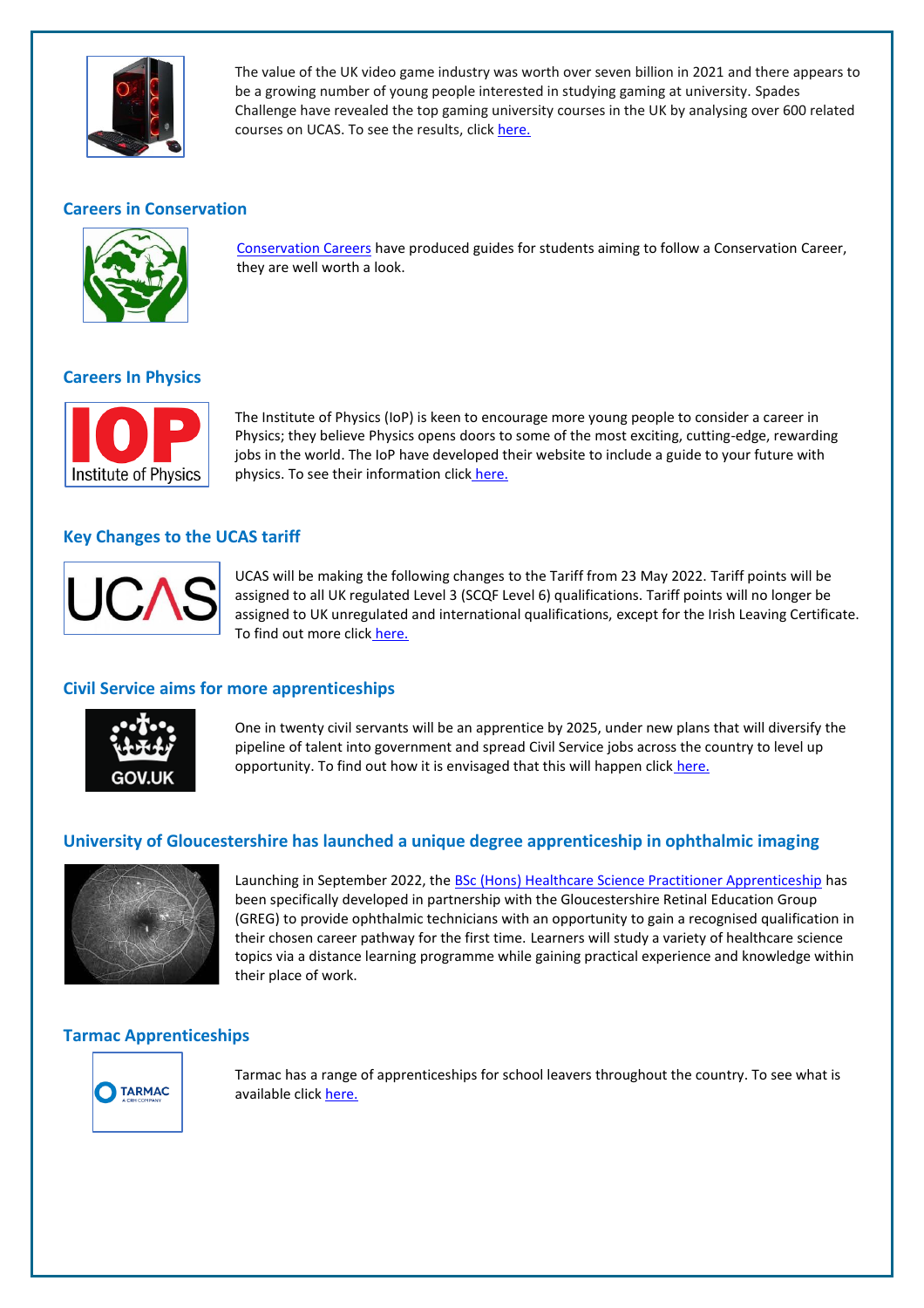#### **BT Apprenticeships**



BT are still recruiting for a wide range of different apprenticeships throughout the country. To see what they have available and where click [here.](https://www.bt.com/careers/early-careers/apprentices/our-programmes)

#### **UniTasterDays Parents' Guide to University brochure**



The Parents' Guide to University has been produced by UniTasterDays.com in collaboration with HELOA - to help parents or guardians, to support young person with their higher education decisions. Editorial has been provided by over 40 colleagues at universities and schools and colleges throughout the UK. On topics including student finance, university applications, university events, student wellbeing and more. To download the brochure, clic[k here.](https://www.unitasterdays.com/parents/)

#### **Law Work Experience with CMS**



[CMS](https://www.cmsearlytalent.com/programmes/work-experience/) are offering Year 12 students five days of work experience which will be packed with opportunities to learn, discover, and meet new people. It is your chance to lay the foundations for a future career in law. Following successful completion of the work experience, you will then enter a sustained programme of support with ongoing mentoring, workshops and events. Closing date is 10<sup>th</sup> June 2022 and locations are Aberdeen, Bristol, Edinburgh, Glasgow, London, and Sheffield.

#### **Career Days**

CAREERDAYS.CO.UK

[CareerDays.co.uk](https://www.careerdays.co.uk/apply-now) offers online work experience career days in various subjects for students aged 14-17 to enable them to gain first-hand knowledge of the profession before they apply. Please see the website to find out what events they have coming soon.

#### **Cyberfirst Summer Courses**



Inspired and led by the National Cyber Security Centre, a part of GCHQ, CyberFirst is a programme of opportunities for students in Year 10 to 12 to explore their passion for tech by introducing them to the fast-paced world of cyber security. Each course is designed to inspire and encourage students from all backgrounds to explore and consider careers in cyber security, offering young people with potential the support, skills, experience and exposure needed to be the future first line of defence in our CyberFirst world. To find out more click [here.](https://www.smallpeicetrust.org.uk/cyberfirst)

#### **The Sea.Change Foundation Residential Summer Programme**



The Sea.Change Foundation is an inspirational 5-day residential programme, running through the school holidays, for teenagers across the UK to learn about training and careers in the maritime sector. The programme includes exciting water-based activities from stand up paddle-boarding to yachting. To find out more click [here.](https://uksa.org/course/professional-training/further-education/sea-change-foundation-programme/)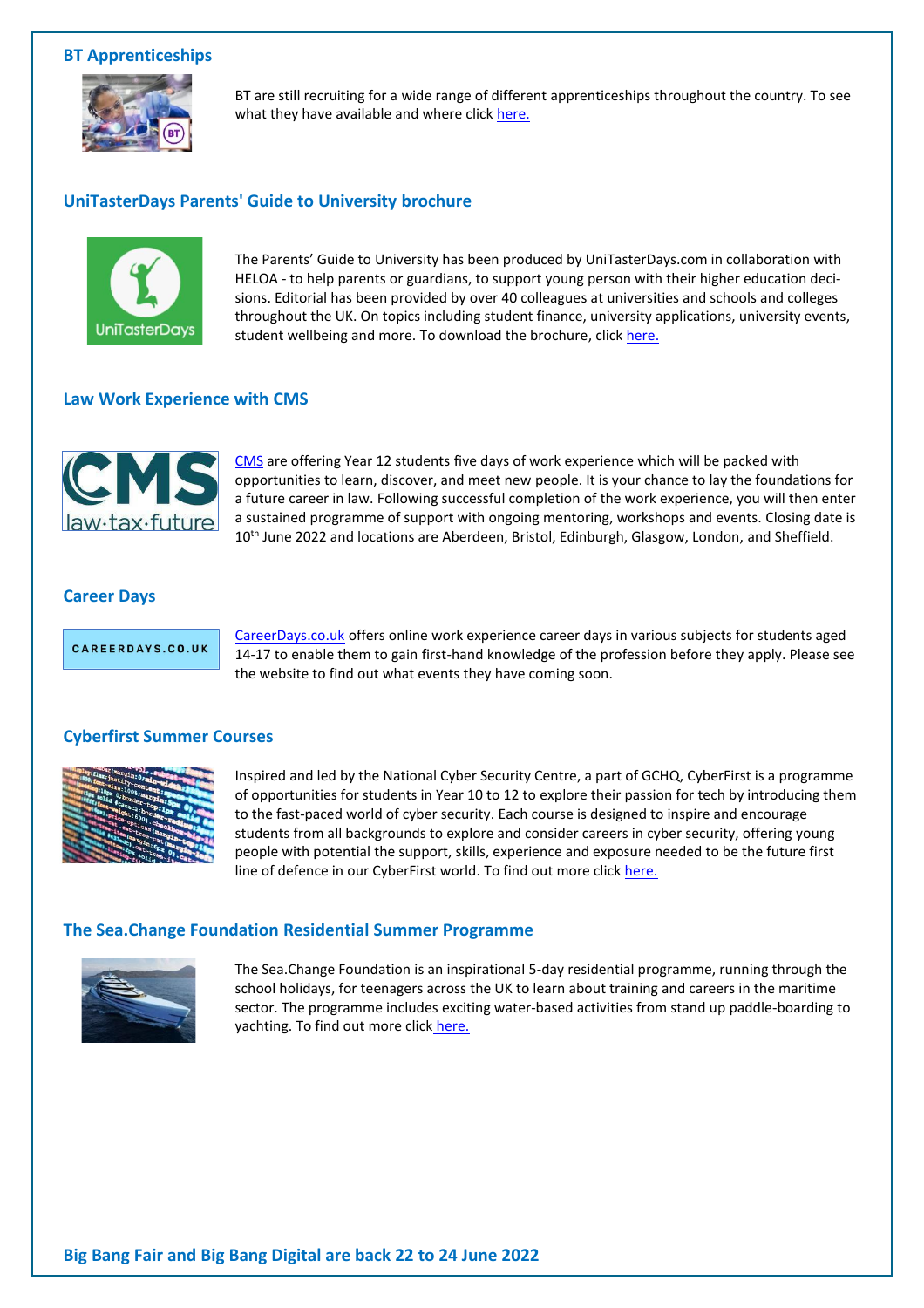

With Big Bang Digital you can Join online to inspire your students to change the world with STEM and discover amazing possibilities and careers of the future. Big Bang Digital 2022 will feature 6 fascinating STEM panels streamed live from [The Big Bang Fair](https://www.thebigbang.org.uk/the-big-bang-fair/) (2 each day). These live panels will be at 10.30am and 1.30pm on Wednesday, Thursday and Friday.

# **Festival of Apprenticeships**



The Festival of Apprenticeships is a careers roadshow exhibition that will go across the country promoting apprenticeships. The London event is taking place on **Thursday 30th June** at the KIA Oval. The Birmingham event is **Friday 8th July**. The event will run from 10am till 3pm and you can attend in the morning or in the afternoon. The event is aimed at pupils from Year 10 and above, with a strong focus on 16+ and 18+ career opportunities. To find out more clic[k here.](https://festivalofapprenticeships.com/?dm_i=4CV9%2C1B0MD%2C5R7CD7%2C612TI%2C1)

# **Bristol UK University & Apprenticeship Search Fair, Wednesday 21st September, Ashton Gate Stadium.**



The fair provides students with help from choosing the right University/HE course, to information regarding higher and degree apprenticeships The event is ideal for Year 12 students who are starting to make decisions about their post-18 education and career choice, however, it is also a great opportunity to inspire and motivate Year 10 and 11s. To find out more click [here.](https://www.ukuniversitysearch.com/storage/app/uploads/public/624/ebe/38d/624ebe38d2555898357035.pdf)

#### **University of Cambridge webinars for teachers and advisers June 2022**



To register for webinars from the University of Cambridge on supporting students to make applications to the university click [here.](https://app.geckoform.com/public/#/modern/21FO00rhra9s2g002bk3n33xe8)

#### **Climate Ambassadors**



Climate Ambassadors is a new initiative led by the University of Reading and STEM Learning to mobilise experts within the climate sector and support them with engaging with young people and educators. By supporting Climate Ambassadors to deliver successful interactions with young people the initiative ensures the young people of today are equipped to tackle the climate issues of tomorrow. To find out more and make a request for a Climate Ambassador for your school click [here.](https://www.stem.org.uk/climate-ambassadors?dm_i=4R68,O5NA,4VKRR9,2YENY,1)

#### **Careers Education and Year 7 students**



This article explores one teacher's thoughts on expanding the provision of career education for year 7 students. To read the article click [here.](https://indigo.careers/careers-guidance-in-schools-what-about-year-7/)

### **University of Portsmouth HE Advisers Conference, Thursday 9 th June**



Join the university for a collaborative afternoon to see how they help students overcome challenges including aspiration, resilience and confidence, study skills and mental health. And develop knowledge and tools to help your students get the best from university and their future. To see the agenda clic[k here.](https://register.gotowebinar.com/register/6180483924751703821?j=87771&sfmc_sub=78652134&l=51_HTML&u=1288091&mid=515009139&jb=5)